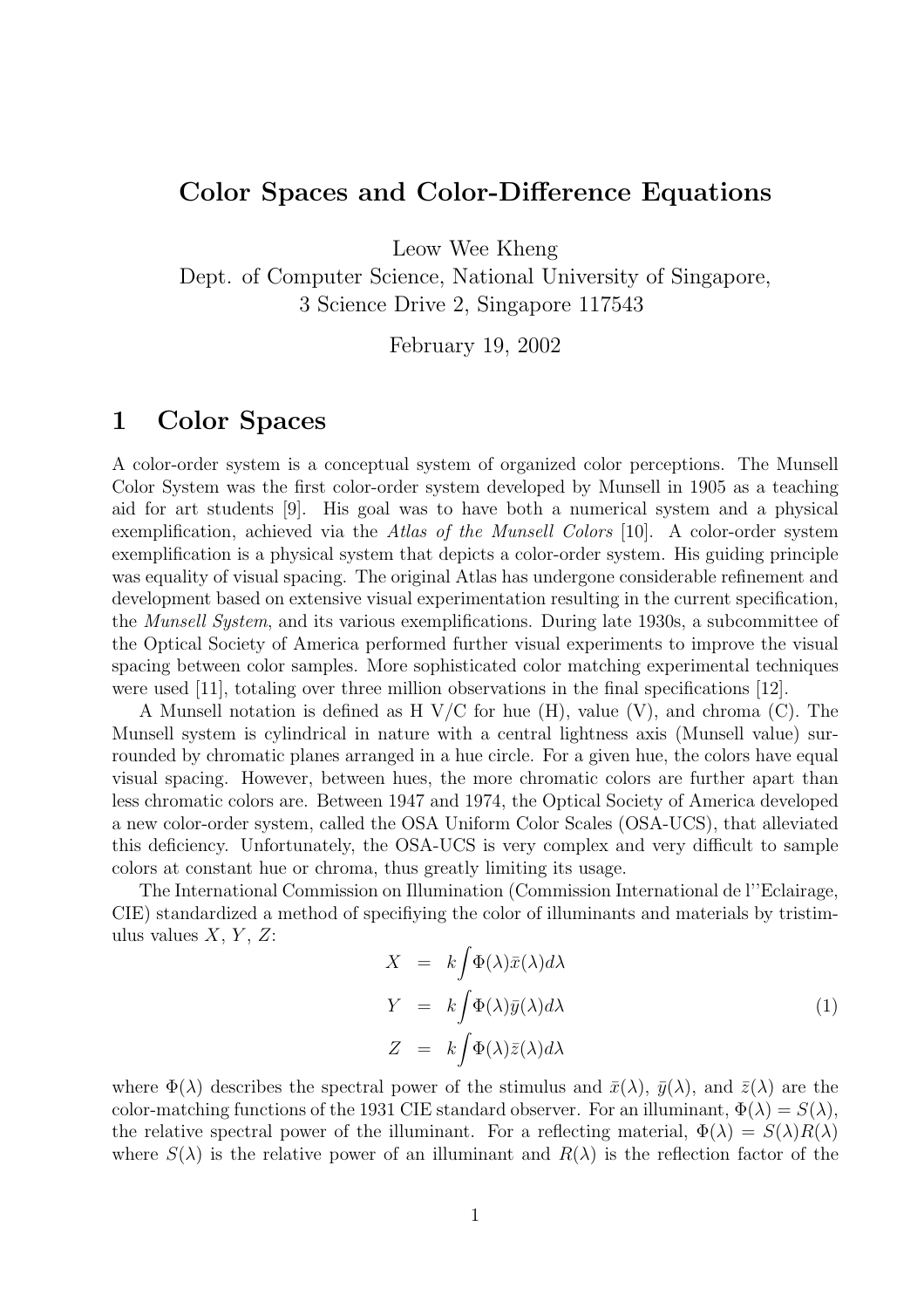

Figure 1: CIELAB chroma  $C_{ab}^*$  and hue angle  $h_{ab}$ .

material. For a transparent material,  $\Phi(\lambda) = S(\lambda)T(\lambda)$  where  $T(\lambda)$  is the transmission factor of the material. By convention,  $Y$  is assigned the value 100 for a *perfect reflecting diffuser*, i.e., an ideal nonflourescent white reflecting 100% at all wavelength. For a perfect colorless material transmitting  $100\%$  at all wavelength (i.e., no sample at all), Y is also assigned the value 100.

The spacing of the colors in the  $XYZ$  space is not perceptually uniform. The  $XYZ$ space can be transformed to a more nearly uniform CIE 1976  $L^*a^*b^*$  (CIELAB) color space. The transformation equations for CIELAB are:

$$
L^* = 116 \left[ f\left(\frac{Y}{Y_n}\right) - \frac{16}{116} \right]
$$
  
\n
$$
a^* = 500 \left[ f\left(\frac{X}{X_n}\right) - f\left(\frac{Y}{Y_n}\right) \right]
$$
  
\n
$$
b^* = 200 \left[ f\left(\frac{Y}{Y_n}\right) - f\left(\frac{Z}{Z_n}\right) \right]
$$
  
\n
$$
f(w) = \begin{cases} w^{1/3} & \text{if } w > 0.008856\\ 7.787w + \frac{16}{116} & \text{otherwise} \end{cases}
$$
  
\n
$$
C_{ab}^* = (a^{*2} + b^{*2})^{1/2}
$$
  
\n
$$
h_{ab} = \tan^{-1}\left(\frac{b^*}{a^*}\right)
$$
  
\n(2)

where  $X_n$ ,  $Y_n$ , and  $Z_n$  are the tristimulus values of the reference white,  $L^*$  denotes lightness,  $a^*$  and  $b^*$  denote chromaticity,  $C_{ab}^*$  denotes chroma, and  $h_{ab}$  denotes hue. The hue angle is measured in degrees starting with  $h_{ab} = 0$  in the  $+a^*$  axis direction and increasing counterclockwise (Fig. 1). That is,

$$
0^{\circ} < h_{ab} < 90^{\circ} \quad \text{if } a^*, b^* > 0
$$
\n
$$
90^{\circ} < h_{ab} < 180^{\circ} \quad \text{if } a^* < 0, b^* > 0
$$
\n
$$
180^{\circ} < h_{ab} < 270^{\circ} \quad \text{if } a^*, b^* < 0
$$
\n
$$
270^{\circ} < h_{ab} < 360^{\circ} \quad \text{if } a^* > 0, b^* < 0
$$
\n
$$
(3)
$$

The CIELAB equations were derived such that the illuminant is always at  $L^* = 100$ ,  $a^* = 0$ ,  $b^* = 0$  ([2], page 68). So, the illuminant is the reference white. Table 1 lists the tristimulus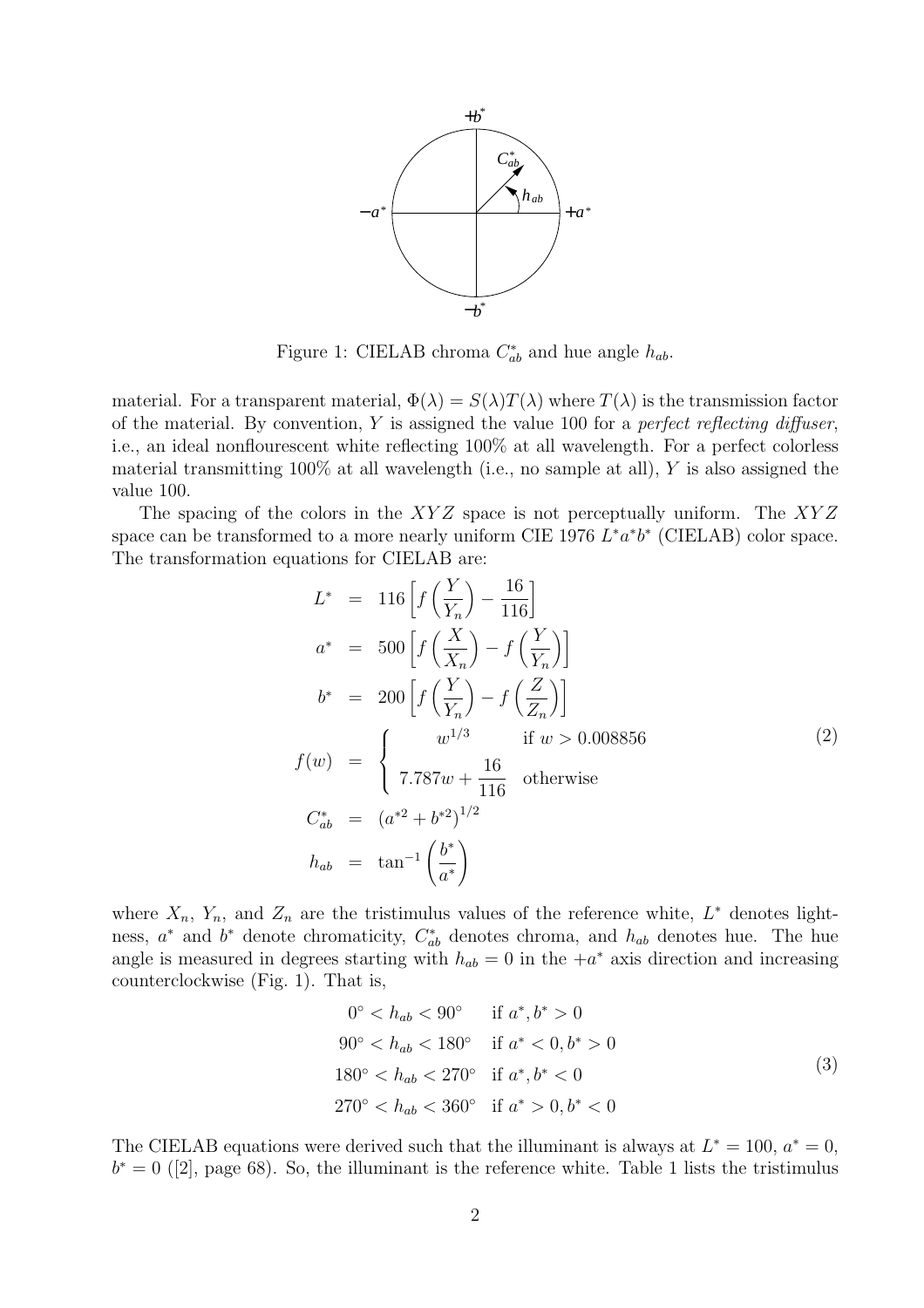| illuminant observer |              | X |                        |         |
|---------------------|--------------|---|------------------------|---------|
| D65                 | $2^{\circ}$  |   | 95.047 100.000 108.883 |         |
|                     | $10^{\circ}$ |   | 94.811 100.000         | 107.304 |
| D60                 | $2^{\circ}$  |   | 96.422 100.000         | 82.521  |
|                     | $10^{\circ}$ |   | 96.720 100.000         | 81.427  |

Table 1: Tristimulus values of common illuminants and observer combinations. The values are normalized to  $Y = 100$ .

values of common illuminants and observer combinations [2]. Industries such as paints, plastics, and textiles have adopted D65. The graphic arts and computer industries use D50.

The inverse transformation from CIELAB to  $XYZ$  is given by:

$$
a^* = C_{ab}^* \cos h_{ab}
$$
  
\n
$$
b^* = C_{ab}^* \sin h_{ab}
$$
  
\n
$$
X = X_n f^{-1} \left( \frac{L^* + 16}{116} + \frac{a^*}{500} \right)
$$
  
\n
$$
Y = Y_n f^{-1} \left( \frac{L^* + 16}{116} \right)
$$
  
\n
$$
Z = Z_n f^{-1} \left( \frac{L^* + 16}{116} - \frac{b^*}{200} \right)
$$
  
\n
$$
f^{-1}(w) = \begin{cases} w^3 & \text{if } w > 0.008856^{1/3} \\ \frac{1}{7.787} \left( w - \frac{16}{116} \right) & \text{otherwise} \end{cases}
$$
\n(4)

# 2 Color-Difference Equations

Total color difference  $\Delta E_{ab}^*$  from a reference color  $(L_0^*, a_0^*, b_0^*)$  to a target color  $(L_1^*, a_1^*, b_1^*)$  in the CIELAB space is given by:

$$
\Delta E_{ab}^* = \left[ (\Delta L^*)^2 + (\Delta a^*)^2 + (\Delta b^*)^2 \right]^{1/2} \tag{5}
$$

where

$$
\begin{array}{rcl}\n\Delta L^* & = & L_1^* - L_0^* \\
\Delta a^* & = & a_1^* - a_0^* \\
\Delta b^* & = & b_1^* - b_0^* \\
\end{array} \tag{6}
$$

or

$$
\Delta E_{ab}^* = \left[ (\Delta L^*)^2 + (\Delta C_{ab}^*)^2 + (\Delta H_{ab}^*)^2 \right]^{1/2} \tag{7}
$$

where

$$
\Delta C_{ab}^* = C_{ab,1}^* - C_{ab,0}^* = (a_1^{*2} + b_1^{*2})^{1/2} - (a_0^{*2} + b_0^{*2})^{1/2}
$$
  
\n
$$
\Delta H_{ab}^* = [(\Delta E_{ab}^*)^2 - (\Delta L^*)^2 - (\Delta C_{ab}^*)^2]^{1/2}
$$
\n(8)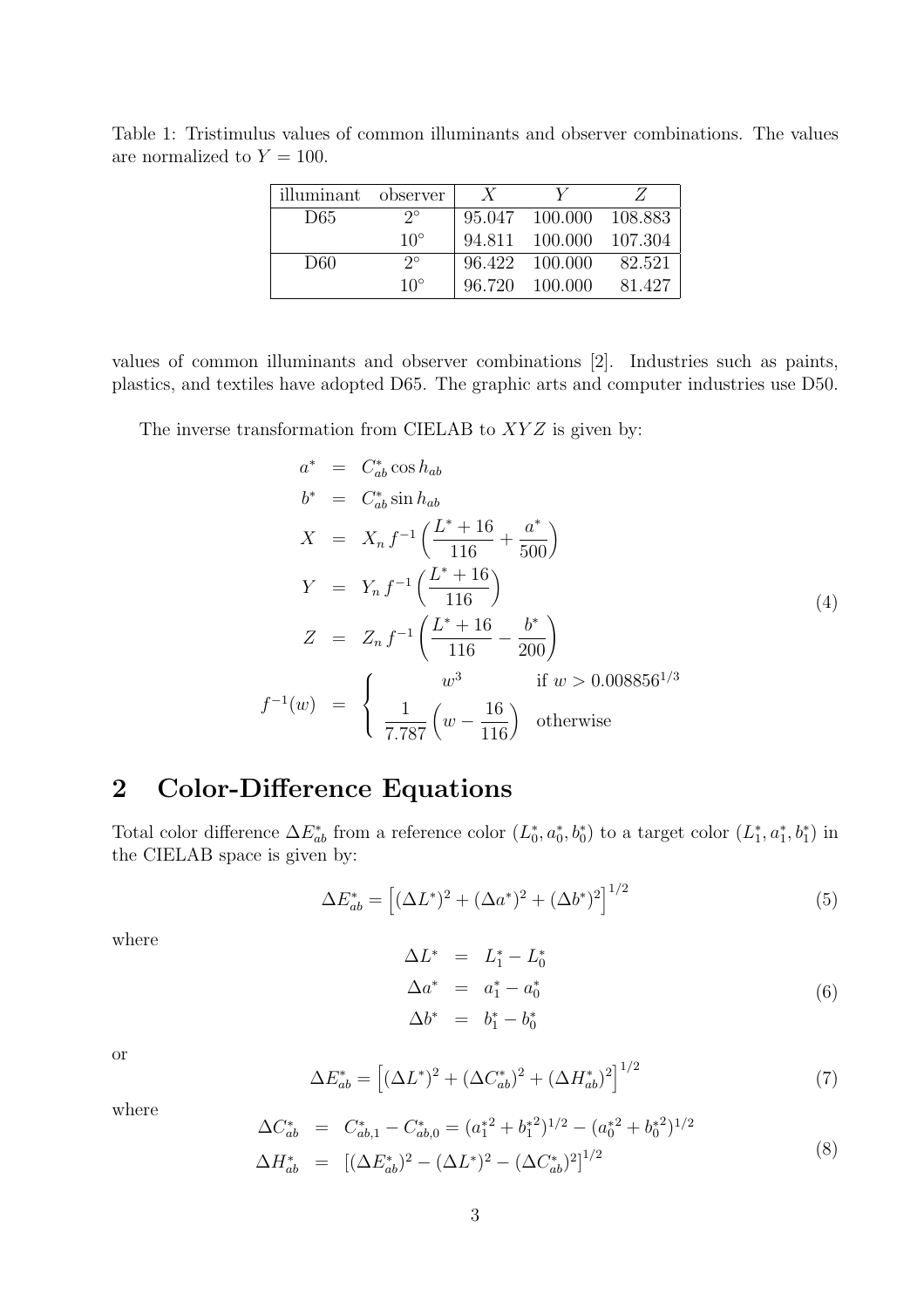Stokes and Brill [16] derived a direct and efficient method of computing  $\Delta H_{ab}^*$ :

$$
\Delta H_{ab}^* = s \left[ 2(Q - a_0^* a_1^* - b_0^* b_1^*) \right]^{1/2} \tag{9}
$$

where

$$
Q \equiv C_{ab,0}^* C_{ab,1}^* = \left[ (a_0^{*2} + b_0^{*2}) (a_1^{*2} + b_1^{*2}) \right]^{1/2}
$$
  
\n
$$
s = \begin{cases} 1 & \text{if } a_0^* b_1^* > a_1^* b_0^* \\ -1 & \text{otherwise} \end{cases}
$$
 (10)

The CIE 1994 color-difference equation (CIE94) is more perceptually uniform than the  $\Delta E_{ab}^*$  [2]. CIE94 is given by:

$$
\Delta E_{94}^* = \left[ \left( \frac{\Delta L^*}{k_L S_L} \right)^2 + \left( \frac{\Delta C_{ab}^*}{k_C S_C} \right)^2 + \left( \frac{\Delta H_{ab}^*}{k_H S_H} \right)^2 \right]^{1/2}
$$
  
\n
$$
S_L = 1
$$
  
\n
$$
S_C = 1 + 0.045 \bar{C}_{ab}^*
$$
  
\n
$$
S_H = 1 + 0.015 \bar{C}_{ab}^*
$$
  
\n
$$
k_L = k_C = k_H = 1 \text{ for reference conditions}
$$
  
\n
$$
\bar{C}_{ab}^* = \sqrt{C_{ab,0}^* C_{ab,1}^*}
$$
\n(11)

Other CIELAB-based color-difference equations include CMC and BFD [2]. A colordifference unit based on the uniform chromaticity scale of Hunter (1942) was designated the National Bureau of Standards (NBS) unit (or modified Judd). This system is rarely used. (Note: [4] uses the Godlove equation [3] for color clustering and image retrieval).

Recent test results are summarized below:

 $\bullet$  [6]

Test CIELAB, CMC, BFD, and CIE94. Mean color difference is  $3 \Delta E_{ab}^*$ . CMC, BFD, CIE94 are more accurate than CIELAB. BFD is the most accurate.

 $\bullet$  [5]

Test CIELAB, CMC, BFD, and CIE94. Mean color difference is 13  $\Delta E_{ab}^*$ . CIELAB is most accurate followed closely by CIE94.

 $\bullet$  [7]

Test color-difference accuracy of Adams-Nickerson formula, modified Judd (NBS) formula, CIELUV, CIE94. CIE94 is most accurate.

 $\bullet$  [8]

Based on classical and recent datasets. CMC, BFD, and CIE94 are more uniform than CIELUV and CIELAB. CIE94 is consistently better than CMC, and is better than BDF about half the time.

•  $[17]$ 

Large-size printed images. Test perceptibility prediction of color-difference equations.  $\Delta E_{ab}^*$  and  $\Delta E_{94}^*(2:1:1)$  describe color difference between two images more accurately than does  $\Delta E_{94}^*(1:1:1)$ . The perceptibility threshold is 1.95  $\Delta E_{ab}^*$ .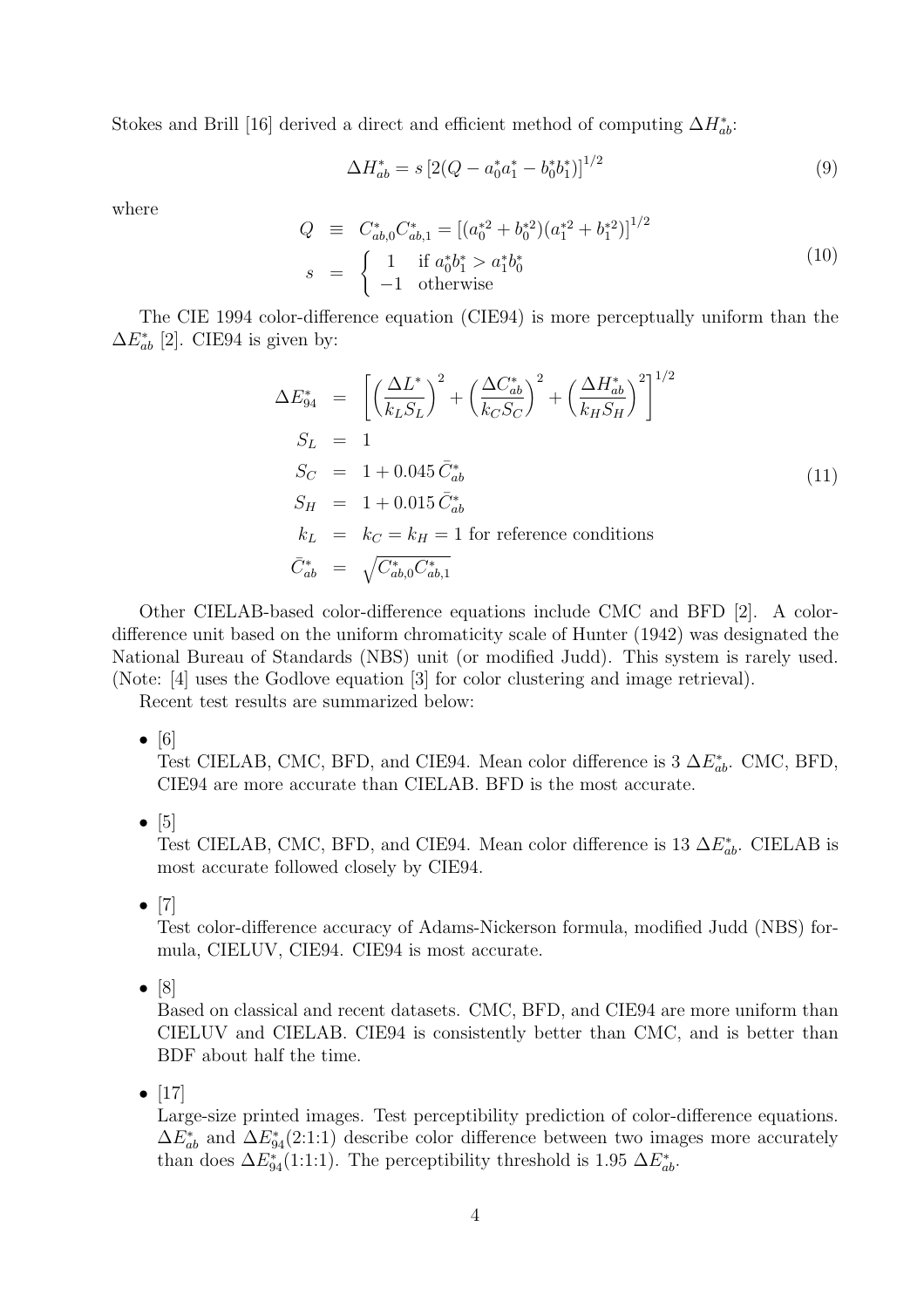•  $[14]$ 

Present images in [17] on a CRT monitor. Test perceptibility and acceptability of CIELAB, CMC, BFD, CIE94, CIELAB2000.  $\Delta E_{ab}^*$  for perceptibility is about 2.2 and 4.5 for acceptability. There is not much difference between different color-difference formulae using optimized weights. All formulae performed slightly better than CIELAB.

### 3 RGB Color Space

According to [13], the transformation of  $RGB$  values of NTSC CRT to  $XYZ$  values is given by:

$$
\begin{bmatrix} X \ Y \ Z \end{bmatrix} = \begin{bmatrix} 0.607 & 0.174 & 0.201 \\ 0.299 & 0.587 & 0.114 \\ 0.000 & 0.066 & 1.117 \end{bmatrix} \begin{bmatrix} R \\ G \\ B \end{bmatrix}
$$
 (12)

Here,  $0 \leq R, G, B \leq 1$ . The white color has RGB values of  $(1, 1, 1)$  and XYZ values of (0.982, 1.000, 1.183). This tristimulus values does not correspond to those of D65 and D60. It is probably the tristimulus values of the phosphors at maximum voltage. Note that the matrix values vary according to the phosphors characteristics of the CRT monitor.

The inverse transform is given by:

$$
\begin{bmatrix} R \\ G \\ B \end{bmatrix} = \begin{bmatrix} 1.910 & -0.533 & -0.288 \\ -0.985 & 2.000 & -0.028 \\ 0.058 & -0.118 & 0.896 \end{bmatrix} \begin{bmatrix} X \\ Y \\ Z \end{bmatrix}
$$
(13)

Stokes et al. [1, 15] proposed a standard default color space for the internet called the sRGB. Transformation from  $sRGB$  to  $XYZ$  is as follows:

$$
R' = R_8/255.0, \quad G' = G_8/255.0, \quad B' = B_8/255.0 \tag{14}
$$

Here,  $0 \le R_8, G_8, B_8 \le 255$ . Then,

$$
R_s = \begin{cases} R'/12.92 & \text{if } R' \le 0.03928\\ \left[\frac{R'+0.055}{1.055}\right]^{2.4} & \text{otherwise} \end{cases}
$$
 (15)

Similarly for  $G_s$  and  $B_s$ . Finally,

$$
\begin{bmatrix} X \ Y \ Z \end{bmatrix} = \begin{bmatrix} 0.4124 & 0.3576 & 0.1805 \\ 0.2126 & 0.7152 & 0.0722 \\ 0.0193 & 0.1192 & 0.9505 \end{bmatrix} \begin{bmatrix} R_s \\ G_s \\ B_s \end{bmatrix}
$$
 (16)

The white color has  $R_sG_sB_s$  values of  $(1, 1, 1)$  and  $XYZ$  values of  $(0.9505, 1.0000, 1.0890)$ , which is the tristimulus values of D65 illuminant.

The inverse transform is

$$
\begin{bmatrix}\nR_s \\
G_s \\
B_s\n\end{bmatrix} = \begin{bmatrix}\n3.2410 & -1.5374 & -0.4986 \\
-0.9692 & 1.8760 & 0.0416 \\
0.0556 & -0.2040 & 1.0570\n\end{bmatrix} \begin{bmatrix}\nX \\
Y \\
Z\n\end{bmatrix}
$$
\n(17)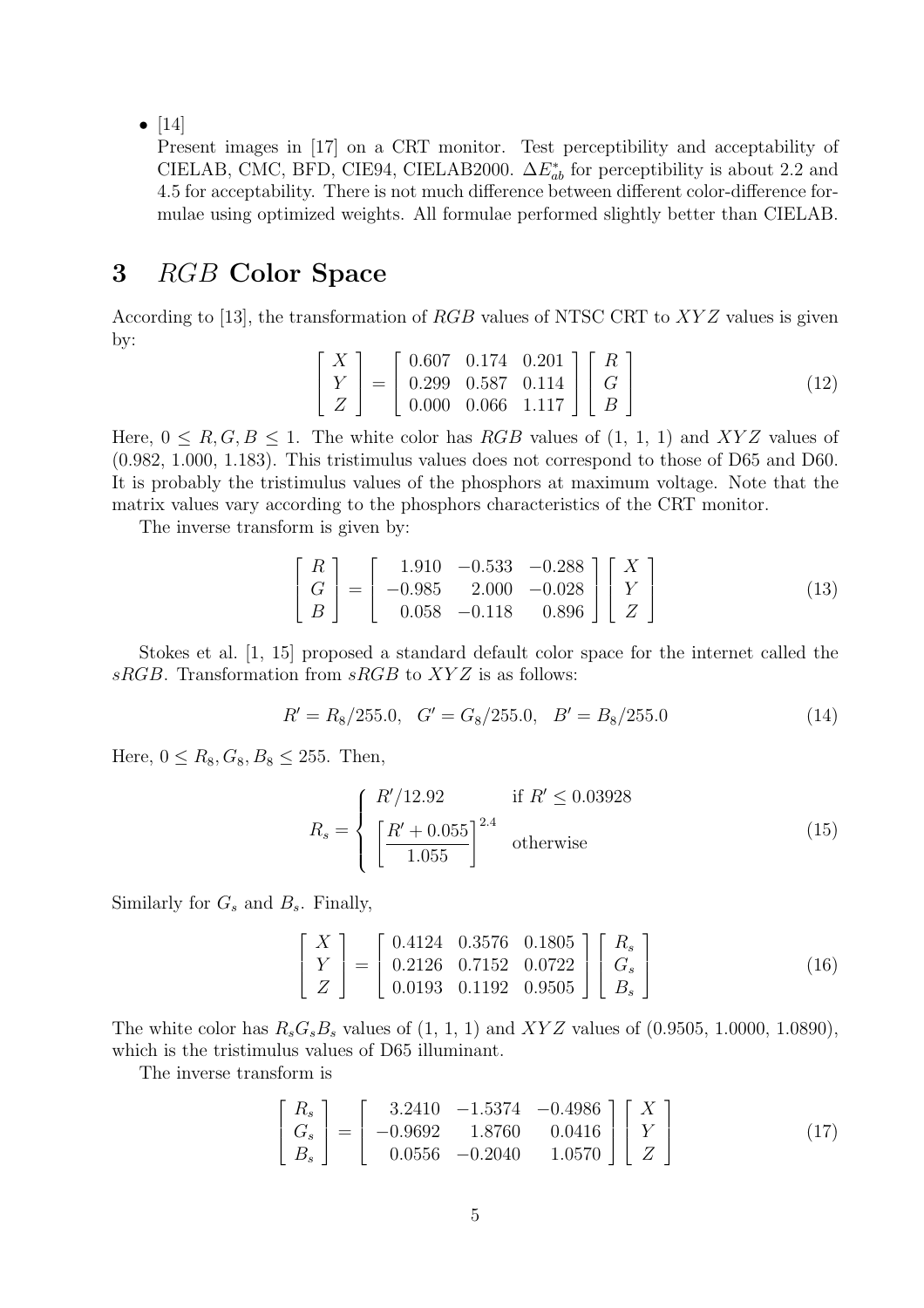$$
R' = \begin{cases} 12.92R_s & \text{if } R_s \le 0.00304\\ 1.055R_s^{1.0/2.4} - 0.055 & \text{otherwise} \end{cases}
$$
(18)

Similarly for  $G'$  and  $B'$ . Finally,

$$
R_8 = 255.0R', G_8 = 255.0G', B_8 = 255.0B'
$$
\n(19)

# References

- [1] IEC 61966-2.1. Default RGB Colour Space sRGB. International Electrotechnical Commission, Geneva, Switzerland, 1999. see also www.srgb.com.
- [2] R. S. Berns. Billmeyer and Saltzman's Principles of Color Technology. John Wiley & Sons, 3 edition, 2000.
- [3] I. H. Godlove. Improved color-difference formula, with applications to the perceptibility and acceptibility fadings. J. Optical Society of America, 41(11):760–772, 1951.
- [4] Y. Gong, G. Proietti, and C. Faloutsos. Image indexing and retrieval based on human perceptual color clustering. In Proc. CVPR '98, 1998.
- [5] S.-S. Guan and M. R. Luo. Investigation of parametric effects using large colour differences. Color Research and Application, 24(5):356–368, 1999.
- [6] S.-S. Guan and M. R. Luo. Investigation of parametric effects using small colour differences. Color Research and Application, 24(5):331–343, 1999.
- [7] T. Indow. Predictions based on munsell notation. I. perceptual color differences. Color Research and Application, 24(1):10–18, 1999.
- [8] M. Melgosa. Testing CIELAB-based color-difference formulas. Color Research and Application, 25(1):49–55, 2000.
- [9] A. H. Munsell. A Color Notation. Munsell Color Company, Baltimore, MD, 1 edition, 1905.
- [10] A. H. Munsell. Atlas of the Munsell Color System. Wadsworth-Howland & Company, Malden, MA, 1915.
- [11] S. M. Newhall. Preliminary report of the O.S.A. subcommittee on the spacing of the munsell colors. J. Optical Society of America, 30:617–645, 1940.
- [12] S. M. Newhall, D. Nickerson, and D. B. Judd. Final report of the O.S.A. subcommittee on the spacing of the munsell colors. J. Optical Society of America, 33:385–418, 1943.
- [13] William K. Pratt. Digital Image Processing. John Wiley & Sons, 2 edition, 1991.
- [14] T. Song and R. Luo. Testing color-difference formulae on complex images using a CRT monitor. In Proc. of 8th Color Imaging Conference, 2000.
- [15] M. Stokes, M. Anderson, S. Chandrasekar, and R. Motta. A standard default color space for the internet - sRGB. www.color.org/srgb.html, November 1996.